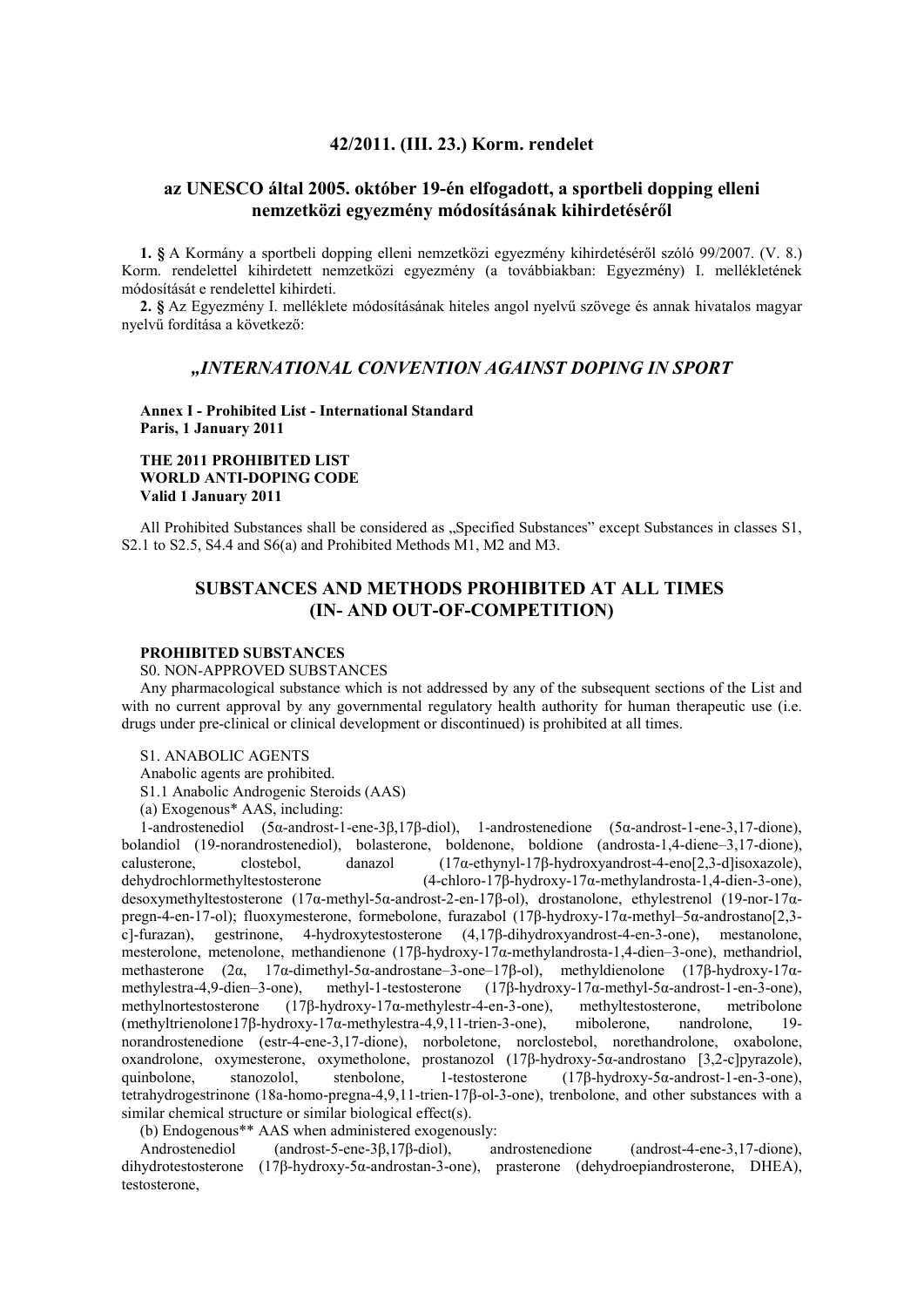and the following metabolites and isomers:

5α-androstane-3α,17α-diol, 5α-androstan-3α,17β-diol, 5α-androstane-3β,17α-diol, 5α-androstane-3β,17βdiol; androst-4-ene-3α,17α-diol, androst-4-ene-3α,17β-diol, androst-4-ene-3β,17α-diol, androst-5-ene-3α,17α-diol; androst-5-ene-3α,17β-diol, androst-5-ene-3β,17α-diol, 4-androstenediol (androst-4-ene-3β,17βdiol), 5-androstenedione (androst-5-ene-3,17-dione), epi-dihydrotestosterone, epitestosterone, 3α-hydroxy-5α-androstan-17-one, 3β-hydroxy-5α-androstan-17-one, 19-norandrosterone, 19-noretiocholanolone.

For purposes of this section:

\* ..exogenous" refers to a substance which is not ordinarily capable of being produced by the body naturally.

\*\* endogenous" refers to a substance which is capable of being produced by the body naturally.

S1.2. Other Anabolic Agents, including but not limited to:

Clenbuterol, selective androgen receptor modulators (SARMs), tibolone, zeranol, zilpaterol.

S2. PEPTIDE HORMONES, GROWTH FACTORS AND RELATED SUBSTANCES

The following substances and their releasing factors are prohibited:

1. Erythropoiesis-Stimulating Agents [e.g. erythropoietin (EPO), darbepoetin (dEPO), hypoxia-inducible factor (HIF) stabilizers, methoxy polyethylene glycol-epoetin beta (CERA), peginesatide (Hematide)];

2. Chorionic Gonadotrophin (CG) and Luteinizing Hormone (LH) in males;

3. Insulins;

4. Corticotrophins;

5. Growth Hormone (GH), Insulin-like Growth Factor-1 (IGF-1), Fibroblast Growth Factors (FGFs), Hepatocyte Growth Factor (HGF), Mechano Growth Factors (MGFs), Platelet-Derived Growth Factor (PDGF), Vascular-Endothelial Growth Factor (VEGF), as well as any other growth factor affecting muscle, tendon or ligament protein synthesis/degradation, vascularisation, energy utilization, regenerative capacity or fibre type switching;

and other substances with similar chemical structure or similar biological effect(s).

### S3. BETA-2 AGONISTS

All beta-2 agonists (including both optical isomers where relevant) are prohibited except salbutamol (maximum 1600 micrograms over 24 hours) and salmeterol when taken by inhalation in accordance with the manufacturers' recommended therapeutic regime.

The presence of salbutamol in urine in excess of 1000 ng/mL is presumed not to be an intended therapeutic use of the substance and will be considered as an Adverse Analytical Finding unless the Athlete proves, through a controlled pharmacokinetic study, that the abnormal result was the consequence of the use of a therapeutic dose

(maximum 1600 micrograms over 24 hours) of inhaled salbutamol.

#### S4. HORMONE ANTAGONISTS AND MODULATORS

The following classes are prohibited:

1. Aromatase inhibitors including, but not limited to: aminoglutethimide, anastrozole, androsta-1,4,6 triene-3,17-dione (androstatrienedione), 4-androstene-3,6,17 trione (6-oxo), exemestane, formestane, letrozole, testolactone;

2. Selective estrogen receptor modulators (SERMs) including, but not limited to: raloxifene, tamoxifen, toremifene;

3. Other anti-estrogenic substances including, but not limited to: clomiphene, cyclofenil, fulvestrant;

4. Agents modifying myostatin function(s) including but not limited to: myostatin inhibitors.

#### S5. DIURETICS AND OTHER MASKING AGENTS

Masking agents are prohibited. They include:

Diuretics, desmopressin, plasma expanders (e.g. glycerol, intravenous administration of albumin, dextran, hydroxyethyl starch and mannitol), probenecid, and other substances with similar biological effect(s).

Diuretics include:

Acetazolamide, amiloride, bumetanide, canrenone, chlorthalidone, etacrynic acid, furosemide, indapamide, metolazone, spironolactone, thiazides (e.g. bendroflumethiazide, chlorothiazide, hydrochlorothiazide), triamterene, and other substances with a similar chemical structure or similar biological effect(s) (except drosperinone, pamabrom and topical dorzolamide and brinzolamide which are not prohibited).

The use In- and Out-of-Competition, as applicable, of any quantity of a substance subject to threshold limits (i.e. salbutamol, morphine, cathine, ephedrine, methylephedrine and pseudoephedrine) in conjunction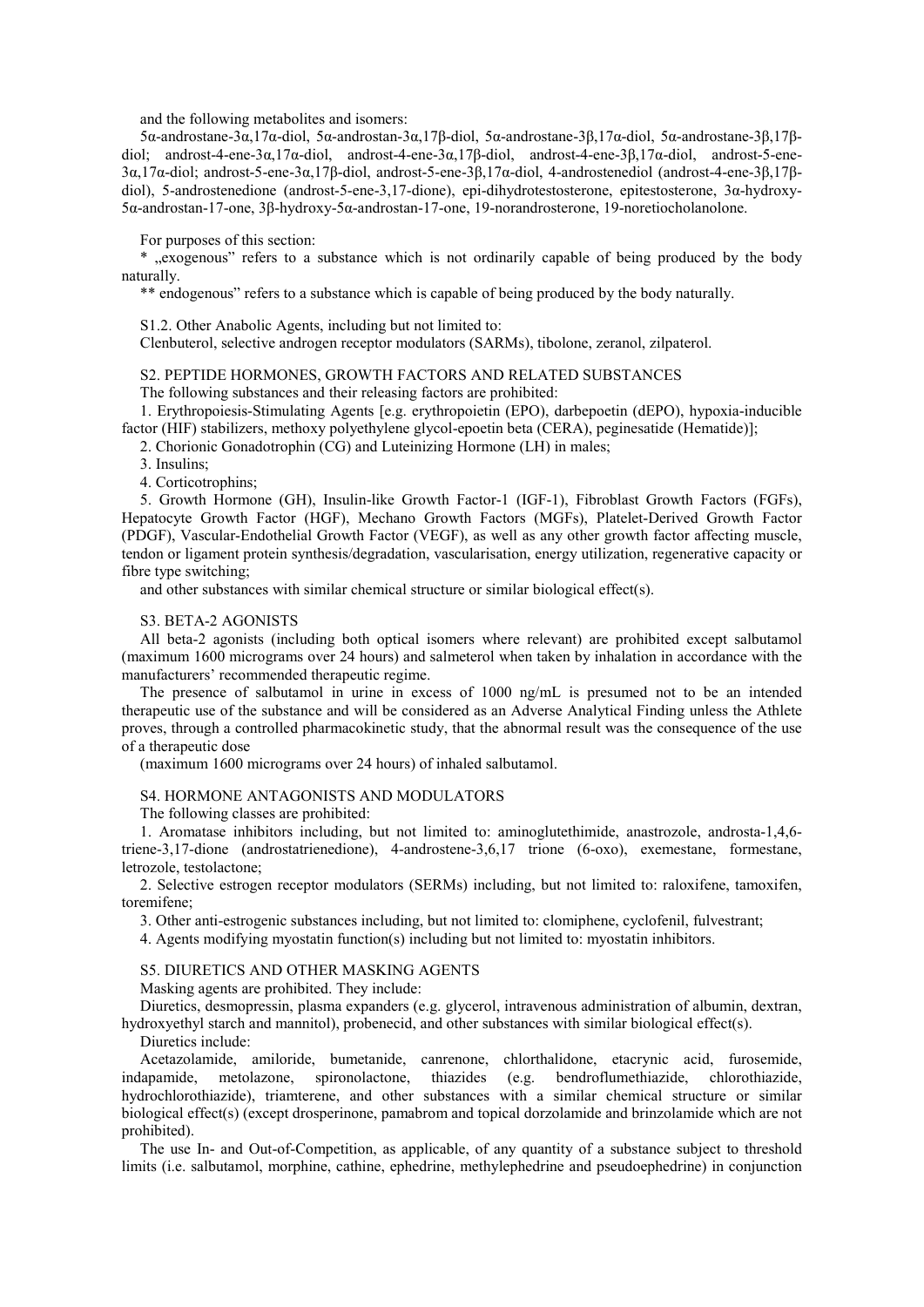with a diuretic or other masking agent requires the deliverance of a specificTherapeutic Use Exemption for that substance in addition to the one granted for the diuretic or other masking agent.

### **PROHIBITED METHODS**

M1. ENHANCEMENT OF OXYGEN TRANSFER

The following are prohibited:

1. Blood doping, including the use of autologous, homologous or heterologous blood or red blood cell products of any origin;

2. Artificially enhancing the uptake, transport or delivery of oxygen, including, but not limited to, perfluorochemicals, efaproxiral (RSR13) and modified haemoglobin products (e.g. haemoglobin-based blood substitutes, microencapsulated haemoglobin products), excluding supplemental oxygen.

#### M2. CHEMICAL AND PHYSICAL MANIPULATION

The following is prohibited:

1. Tampering, or attempting to tamper, in order to alter the integrity and validity of Samples collected during Doping Control is prohibited. These include but are not limited to catheterization, urine substitution and/or adulteration (e.g. proteases).

2. Intravenous infusions are prohibited except for those legitimately received in the course of hospital admissions or clinical investigations.

3. Sequential withdrawal, manipulation and reinfusion of whole blood into the circulatory system is prohibited.

### M3. GENE DOPING

The following, with the potential to enhance sport performance, are prohibited:

1. The transfer of nucleic acids or nucleic acid sequences;

2. The use of normal or genetically modified cells;

3. The use of agents that directly or indirectly affect functions known to influence performance by altering gene expression. For example, Peroxisome Proliferator Activated Receptor 5 (PPAR5) agonists (e.g. GW 1516) and PPAR5-AMP-activated protein kinase (AMPK) axis agonists (e.g. AICAR) are prohibited.

# SUBSTANCES AND METHODS

PROHIBITED IN-COMPETITION

In addition to the categories S0 to S5 and M1 to M3 defined above, the following categories are prohibited In-Competition:

# **PROHIBITED SUBSTANCES**

S6. STIMULANTS

All stimulants (including both optical isomers where relevant) are prohibited, except imidazole derivatives for topical use and those stimulants included in the 2011 Monitoring Program.\*

Stimulants include:

(a) Non-Specified Stimulants:

Adrafinil, amfepramone,amiphenazole, amphetamine, amphetaminil, benfluorex, benzphetamine, benzylpiperazine, bromantan, clobenzorex, cocaine, cropropamide, crotetamide, dimethylamphetamine, etilamphetamine, famprofazone, fencamine, fenetylline fenfluramine, fenproporex,furfenorex, mefenorex, mephentermine, mesocarb, methamphetamine(d-), p-methylamphetamine methylenedioxyamphetamine, methylenedioxymethamphetamine, modafinil, norfenfluramine, phendimetrazine, phenmetrazine, methylenedioxymethamphetamine, modafinil, norfenfluramine, phendimetrazine, phenmetrazine, phentermine, 4-phenylpiracetam (carphedon), prenylamine, prolintane.

A stimulant not expressly listed in this section is a Specified Substance.

(b) Specified Stimulants (examples):

Adrenaline\*\*, cathine\*\*\*, ephedrine\*\*\*\*, etamivan, etilefrine, fenbutrazate, fencamfamin, heptaminol, isometheptene, levmetamfetamine, meclofenoxate, methylephedrine\*\*\*\*, methylhexaneamine (dimethylpentylamine), methylphenidate, nikethamide, norfenefrine, octopamine, oxilofrine, parahydroxyamphetamine, pemoline, pentetrazol, phenpromethamine, propylhexedrine, parahydroxyamphetamine, pemoline, pentetrazol, pseudoephedrine\*\*\*\*\*, selegiline, sibutramine, strychnine, tuaminoheptane, and other substances with a similar chemical structure or similar biological effect(s).

\* The following substances included in the 2011 Monitoring Program (bupropion, caffeine, phenylephrine, phenylpropanolamine, pipradol, synephrine) are not considered as Prohibited Substances.

\*\* Adrenaline associated with local anaesthetic agents or by local administration (e.g. nasal, ophthalmologic) is not

prohibited.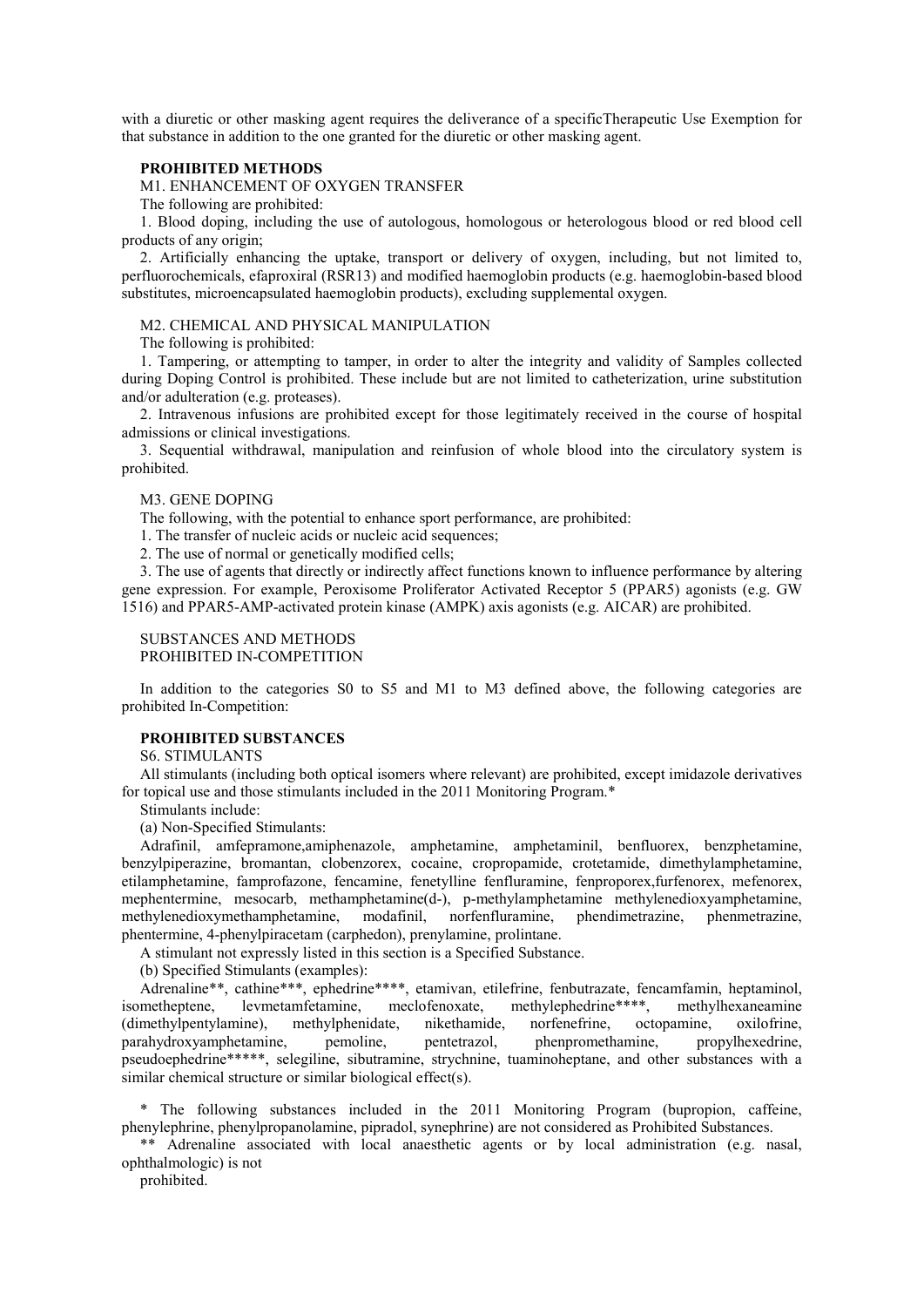\*\*\* Cathine is prohibited when its concentration in urine is greater than 5 micrograms per milliliter.

\*\*\*\* Each of ephedrine and methylephedrine is prohibited when its concentration in urine is greater than 10 micrograms per milliliter.

\*\*\*\*\* Pseudoephedrine is prohibited when its concentration in urine is greater than 150 micrograms per milliliter.

### S7. NARCOTICS

The following are prohibited:

Buprenorphine, dextromoramide, diamorphine (heroin), fentanyl and its derivatives, hydromorphone, methadone, morphine, oxycodone, oxymorphone, pentazocine, pethidine.

### S8. CANNABINOIDS

Natural (e.g. cannabis, hashish, marijuana) or synthetic delta 9-tetrahydrocannabinol (THC) and cannabimimetics [e.g. "Spice" (containing JWH018, JWH073), HU-210) are prohibited.

### S9. GLUCOCORTICOSTEROIDS

All glucocorticosteroids are prohibited when administered by oral, intravenous, intramuscular or rectal routes.

# **SUBSTANCES PROHIBITED IN PARTICULAR SPORTS**

# P1. ALCOHOL

Alcohol (ethanol) is prohibited In-Competition only, in the following sports.

Detection will be conducted by analysis of breath and/or blood. The doping violation threshold (haematological values) is 0.10 g/L

- Aeronautic (FAI)
- Archery (FITA)
- Automobile (FIA)
- Karate (WKF)
- Motorcycling (FIM)
- Ninepin and Tenpin Bowling (FIQ)
- Powerboating (UIM)

# P2. BETA-BLOCKERS

Unless otherwise specified, beta-blockers are prohibited In-Competition only, in the following sports.

- Aeronautic (FAI)
- Archery (FITA) (also prohibited Out-of-Competition)
- Automobile (FIA)
- Billiards and Snooker (WCBS)
- Bobsleigh and Skeleton (FIBT)
- Boules (CMSB)
- Bridge (FMB)
- Curling (WCF)
- Darts (WDF)
- Golf (IGF)
- Motorcycling (FIM)
- Modern Pentathlon (UIPM) for disciplines involving shooting
- Ninepin and Tenpin bowling (FIQ)
- Powerboating (UIM)
- Sailing (ISAF) for match race helms only
- Shooting (ISSF, IPC) (also prohibited Out-of-Competition)
- Skiing/Snowboarding (FIS) in ski jumping, freestyle aerials/halfpipe and snowboard halfpipe / big air
- Wrestling (FILA)
- Beta-blockers include, but are not limited to, the following:

Acebutolol, alprenolol, atenolol, betaxolol, bisoprolol, bunolol, carteolol, carvedilol, celiprolol, esmolol, labetalol, levobunolol, metipranolol, metoprolol, nadolol, oxprenolol, pindolol, propranolol, sotalol, timolol."

# **"***SPORTBELI DOPPING ELLENI NEMZETKÖZI EGYEZMÉNY*

**I. melléklet Tiltólista - Nemzetközi követelmények Párizs, 2011. január 1.**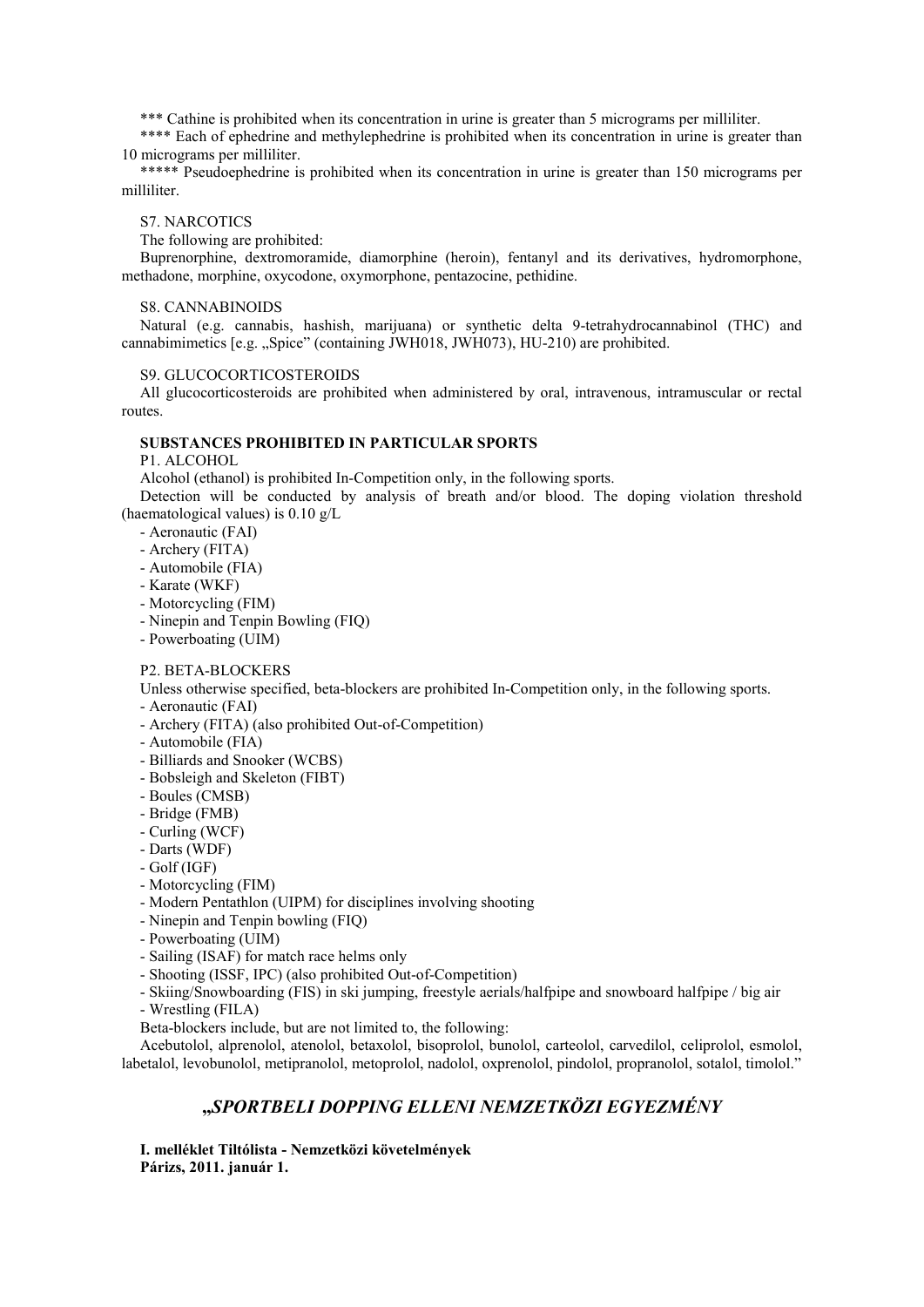# **2011. ÉVI TILTÓLISTA NEMZETKÖZI DOPPINGELLENES SZABÁLYZAT Érvényes 2011. január 1-jétől**

Minden Tiltott szer "Meghatározott szerek"-nek minősül, kivéve az S1, S2.1-S2.5, S.4.4 és S6.a osztályokba tartozó anyagokat, valamint az M1, M2 és M3 Tiltott Módszereket.

# **MINDENKOR (VERSENYEN ÉS VERSENYEN KÍVÜL) TILTOTT SZEREK ÉS MÓDSZEREK**

### S0. NEM ENGEDÉLYEZETT SZEREK

Az olyan farmakológiai szerek használata, amelyek az alábbi listákon nem szerepelnek, és amelyek jelenleg nem rendelkeznek az egészségügyi hatóságok humán terápiás használatra történő jóváhagyásával (például klinikai kipróbálás előtti fázisban lévő vagy a klinikai kipróbálás fázisában lévő gyógyszerek vagy a használatból kivont gyógyszerek), minden esetben tilos.

### **TILTOTT SZEREK**

S1. ANABOLIKUS SZEREK

Az anabolikus szerek alkalmazása tilos.

S1.1. Anabolikus Androgén Szteroidok (AAS)

(a) Exogén\* anabolikus androgén szteroidok, ideértve:

1-androstendiol (5α-androst-1-ene-3β,17β-diol); 1-androstenedione (5α-androst-1-ene–3,17-dione); bolandiol (19-norandrostenediol); bolasterone; boldenone; boldione (androsta-1,4-diene-3,17-dione); calusterone; clostebol; danazol (17α-ethynyl-17β-hydroxyandrost-4-eno[2,3-d]isoxazole); dehydrochlormethyltestosterone (4-chloro-17β-hydroxy-17α-methylandrosta-1,4-dien–3-one); desoxymethyltestosterone (17a-methyl-5α-androst-2-en-17β-ol); drostanolone; ethylestrenol (19-nor-17αpregn-4-en-17-ol); fluoxymesterone;formebolone; furazabol (17β-hydroxy-17α-methyl-5α-androstano[2,3 c]-furazan); gestrinone; 4-hydroxytestosterone (4,17β-dihydroxyandrost-4-en-3-one); mestanolone; mesterolone; metenolone; methandienone (17β-hydroxy-17a-methylandrosta-1,4-dien-3-one); methandriol; methasterone (2α, 17α-dimethyl–5α-androstane-3-one-17β-ol); methyldienolone (17β-hydroxy-17αmethylestra-4,9-dien-3-one); methyl-1-testosterone (17β-hydroxy-17α-methyl-5α-androst-1-en-3-one); methylnortestosterone (17β-hydroxy-17α-methylestr-4-en-3-one); methyltestosterone; metribolone (methyltrienolonel 17β-hydroxy-17α-methylestra–4,9,11-trien–3-one); mibolerone; nandrolone; 19 norandrostenedione (estr-4-ene-3,17-dione); norboletone; norclostebol; norethandrolone; oxabolone; oxandrolone; oxymesterone; oxymetholone; prostanozol (17β-hydroxy-5α-androstano [3,2-c]pyrazole); quinbolone; stanozolol; stenbolone; 1-testosterone (17β-hydroxy-5α-androst-1-en-3-one); tetrahydrogestrinone (18a-homo-pregna-4,9,11-trien-17β-ol–3-one); trenbolone, valamint egyéb hasonló kémiai szerkezetű vagy hasonló biológiai hatású szerek.

(b) Endogén\*\* anabolikus androgén szteroidok exogén módon alkalmazva:

androstenediol (androst-5-ene-3β,17β-diol); androstenedione (androst-4-ene-3,17-dione); dihydrotestosterone (17β-hydroxy-5α-androstan-3-one); prasterone (dehydroepiandrosterone, DHEA); testosterone,

továbbá az alábbi metabolitok és izomerek:

5α-androstane-3α,17α-diol; 5α-androstane-3α,17β-diol; 5α-androstane-3β,17α-diol; 5α-androstane-3β,17β-diol; androst-4-ene-3α,17α-diol; androst-4-ene-3α,17β-diol; androst-4-ene-3β,17α-diol; androst-5 ene-3α,17α-diol; androst-5-ene-3α,17β-diol; androst-5-ene-3β,17α-diol; 4-androstenediol (androst-4-ene– 3β,17β-diol); 5-androstenedione (androst-5-ene-3,17-dione); epi-dihydrotestosterone; epitestosterone; 3α-hydroxy-5α-androstan-17-one: 19-norandrosterone; 19hydroxy-5α-androstan-17-one; 3β-hydroxy-5α-androstan-17-one; 19-norandrosterone; 19 noretiocholanolone.

A jelen részre vonatkozóan:

\* "exogénnek" tekintendő az a szer, amelyet az emberi szervezet természetes módon általában nem állít elő.

\*\* "endogénnek" tekintendő az a szer, amelyet az emberi szervezet természetes módon előállíthat.

S1.2. Egyéb anabolikus hatóanyagok, a teljesség igénye nélkül:

Clenbuterol, szelektív androgén receptor modulátorok (SARM), tibolone, zeranol, zilpaterol.

S2. PEPTID HORMONOK, NÖVEKEDÉSI FAKTOROK ÉS ROKONVEGYÜLETEK Az alábbi szerek, valamint az emberi szervezetben való felszabadításukat előidéző faktorok tiltottak: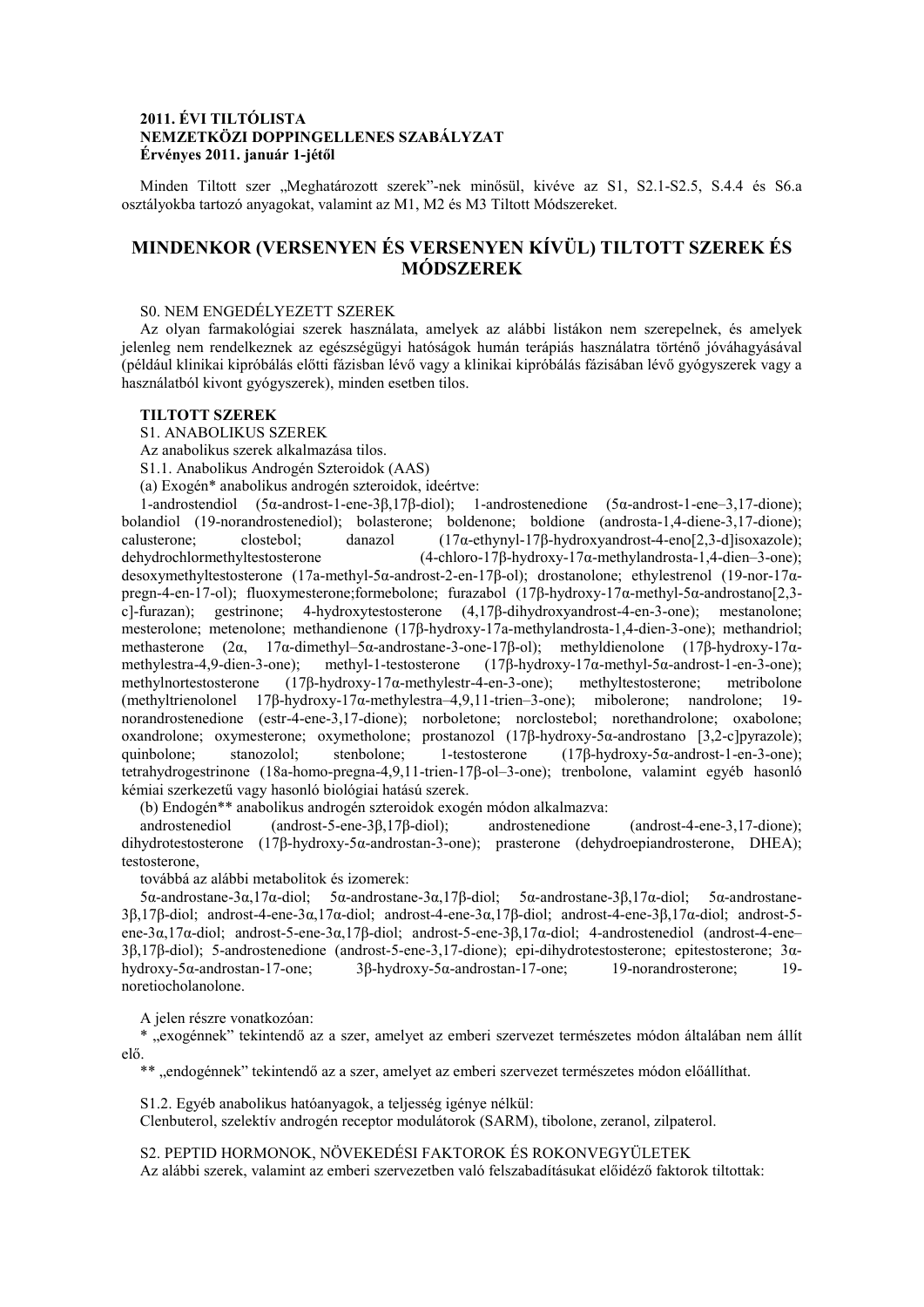1. Erythropoiesist Stimuláló Ágensek [pl. erythropoietin (EPO), darbepoietin (dEPO), hipoxia-indukált faktor (hypoxia-inducible factor, HIF) stabilizálók, methoxy polyethylene glycol-epoetin beta (CERA), peginesatide (Hematide)]

2. Chorionic Gonadotrophin (CG), és Luteinizáló hormon (LH) férfiak esetében;

- 3. Inzulinok;
- 4. Kortikotrop hormonok.

5. Növekedési hormon (GH), inzulin típusú növekedési faktor-1 (IGF-1), Fibroplast növekedési faktorok (FGFs), Hepatocyte növekedési faktor (HGF), mechano növekedési faktorok (MGFs), trombocita-eredetű növekedés faktor (PDGF), vaszkuláris endotél növekedési faktor (VEGF), továbbá bármely egyéb növekedési faktor, ami hatást gyakorol az izom, ín, ínszalag fehérje szintézisére/lebontására, az érképződésre, az energiahasznosításra, a regenerálódási képességre vagy az izomrost típus átalakításra.

továbbá a hasonló kémiai szerkezetű vagy hasonló biológiai hatású szerek.

# S3. BÉTA-2 AGONISTÁK

Az összes béta-2 agonista (beleértve - ha értelmezhető - mindkét optikai izomert) tiltott, kivéve a salbutamol-t (24 óra alatt legfeljebb 1600 mikrogramm) és az inhalált salmeterol-t, a gyártó által ajánlott terápiás eljárás szerint alkalmazva. Ha a salbutamol koncentrációja a vizeletben meghaladja az 1000 ng/ml értéket, azt nem lehet a szer terápiás célú alkalmazásának tekinteni és Kedvezőtlen Elemzési Eredménynek tekintendő, kivéve, ha a Sportoló igazolni tudja egy ellenőrzött farmakokinetikai vizsgálattal, hogy a normál értéktől eltérő mérési eredmény inhalációs formában alkalmazott terápiás mennyiségű (24 óra alatt legfeljebb 1600 mikrogramm) salbutamol alkalmazásának tudható be.

# S4. HORMON ANTAGONISTÁK ÉS MODULÁTOROK

Az alábbi vegyületcsoportok tiltottak:

1. Aromatáz inhibitorok, a teljesség igénye nélkül: aminoglutethimide, anastrozole, androsta-1,4,6-triene-3,17-dione (androstatrienedione), 4-androstene-3,6,17 trione (6-oxo), exemestane, formestane, letrozole, testolactone.

2. Szelektív ösztrogén-receptor modulátorok (SERM), a teljesség igénye nélkül: raloxifene, tamoxifen, toremifene.

3. Egyéb antiösztrogén hatású szerek, a teljesség igénye nélkül: clomiphene, cyclofenil, fulvestrant.

4. A miosztatin funkció(ka)t módosító hatóanyagok, a teljesség igénye nélkül: miosztatin inhibitorok.

### S5. DIURETIKUMOK ÉS EGYÉB MASZKÍROZÓ ÁGENSEK

A maszkírozó ágensek tiltottak. Ezek az alábbiak:

Diuretikumok, desmopressin, plazma expanderek (pl. glycerol; az albumin, dextran, hydroxyethyl keményítő és mannitol intravénás alkalmazása), probenecid, valamint egyéb, hasonló biológiai hatású szerek. Diuretikumok:

Acetazolamide, amiloride, bumetanide, canrenone, chlorthalidone, etacrynic acid, furosemide, indapamide, metolazone, spironolactone, thiazidok (pl. bendroflumethiazide, chlorothiazide, hydrochlorothiazide), triamterene, és egyéb, hasonló kémiai szerkezetű vagy hasonló biológiai hatású szerek (a drosperinone, a pamabrom és a helyileg alkalmazott dorzolamide és brinzolamide kivételével, amelyek nem tiltottak).

Mind versenyen, mind versenyen kívül küszöbértékkel rendelkező szer (például salbutamol, morfin, cathin, efedrin, metil-efedrin, pszeudo-efedrin) diuretikumokkal és más maszkírozó szerekkel együtt történő használata esetén az adott anyagra vonatkozóan gyógyászati célú mentesség kiadására van szükség, a diuretikumokra és más maszkírozó szerekre vonatkozóan kiadott gyógyászati célú mentesség mellett.

### **TILTOTT MÓDSZEREK**

M1. AZ OXIGÉN-TRANSZFER NÖVELÉSE Az alábbiak tiltottak:

1. Vérdopping, ideértve bármilyen eredetű autológ, homológ vagy heterológ vér-, illetve vörösvérsejtkészítmény alkalmazását.

2. Az oxigén-felvétel, -szállítás és -leadás mesterséges fokozása a teljesség igénye nélkül a perfluro származékok, az efaproxiral (RSR13), illetve a módosított hemoglobin-készítmények (pl. hemoglobin-alapú vérpótló készítmények, mikrokapszulázott hemoglobin készítmények) alkalmazásával, kivéve a kiegészítő oxigénadást.

# M2. KÉMIAI ÉS FIZIKAI MANIPULÁCIÓ

Az alábbiak tiltottak:

1. Tiltott a Doppingellenőrzés során levett Minták módosítása vagy módosításának kísérlete azon célból, hogy megváltoztassák annak integritását vagy érvényességét. Ezek a teljesség igénye nélkül a katéterezés, valamint a vizeletminta helyettesítése és/vagy módosítása (pl. proteázok).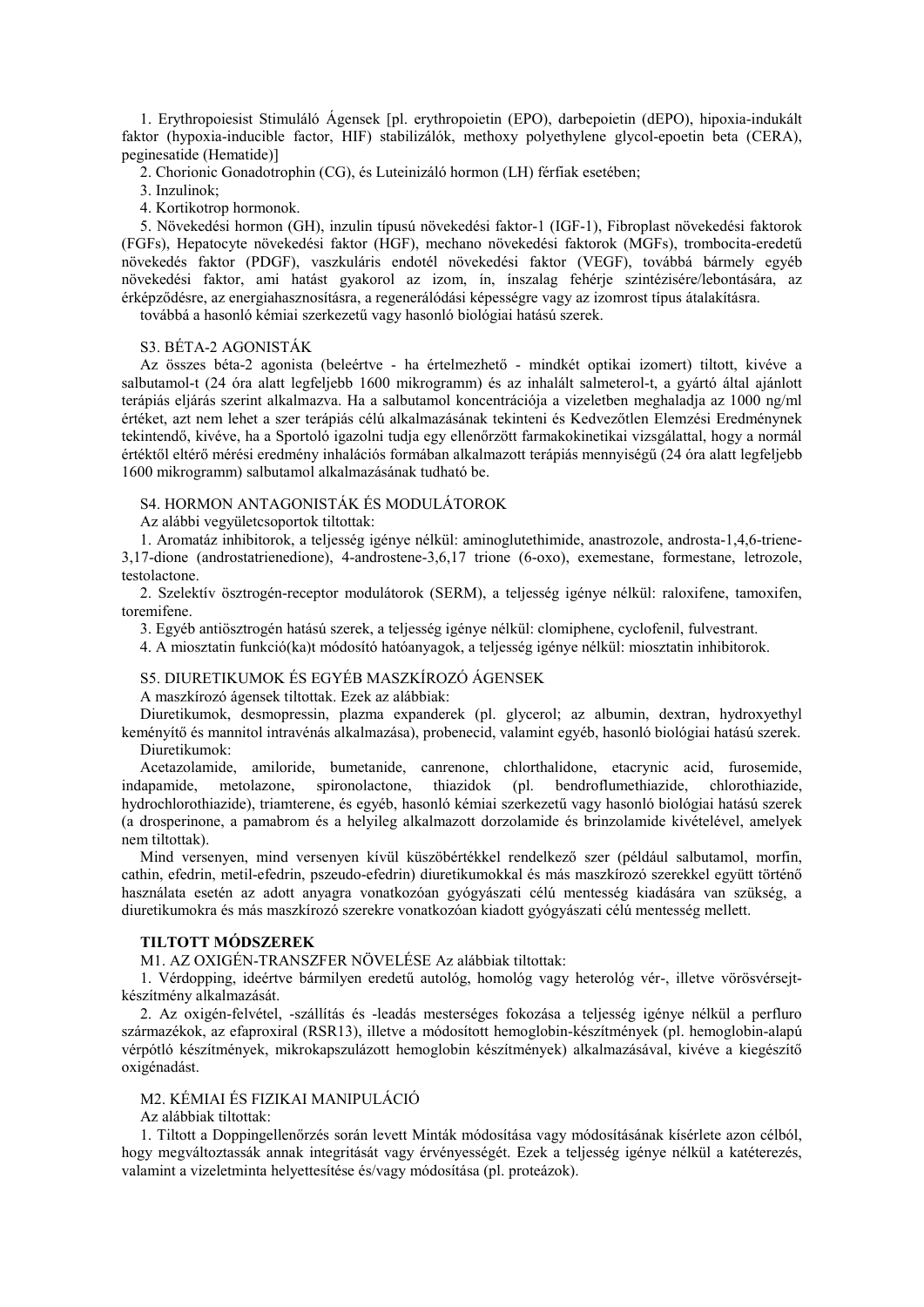2. Az intravénás infúzió tiltott, kivéve sebészeti beavatkozás, egészségügyi vészhelyzet vagy klinikai vizsgálatok esetén.

3. Teljes vér levétele, annak kezelés, majd a vérkeringésbe történő visszaadása tilos.

# M3. GÉNDOPPING

Az alábbi, a sportteljesítmény növelésére alkalmas módszerek tiltottak:

1. Nukleinsavak vagy nukleinsav-szekvenciák átvitele.

2. Normál vagy genetikailag módosított sejtek alkalmazása.

3. Olyan szerek használata, amelyek közvetve vagy közvetlenül olyan funkciókra hatnak, amelyekről tudott, hogy a génexpressio révén befolyásolják a teljesítményt. Például a peroxiszóma szaporító ágens által aktivált receptor 5(PPAR5) agonisták (pl. GW 1516) és a PPAR5-AMP aktivált kináz fehérje (AMPK) axis agonisták (pl. AICAR) tiltottak.

# VERSENY KÖZBEN TILTOTT SZEREK ÉS MÓDSZEREK

A fentiekben meghatározott S0-S5 és M1-M3 kategóriák mellett verseny közben az alábbiak is tiltottak:

# **TILTOTT SZEREK**

S6. STIMULÁNSOK

Minden stimuláns (mindkét optikai izomerjével egyetemben ahol releváns) tiltott, a helyileg alkalmazott imidazole-származékok és a 2011-es évi Monitoring Programban szereplő stimulánsok kivételével.\*

Stimulánsok, úgymint:

(a) Nem meghatározott stimulánsok:

Adrafinil, amfepramone, amiphenazole, amphetamine, amphetaminil, benflourex, benzphetamine, benzylpiperazine, bromantan, clobenzorex, cocaine, cropropamide, crotetamide, dimethylamphetamine, etilamphetamine, famprofazone, fencamine, fenetylline, fenfluramine, fenproporex, furfenorex, mefenorex, mephentermine, mesocarb, methamphetamine (d-), p-methylamphetamine methylenedioxyamphetamine, methylenedioxymethamphetamine, modafinil, norfenfluramine, phendimetrazine, phenmetrazine, methylenedioxymethamphetamine, modafinil, norfenfluramine, phendimetrazine, phenmetrazine, phentermine, 4-phenylpiracetam (carphedon), prenylamine, prolintane.

Az e szekcióban kifejezetten fel nem sorolt stimulánsok a Meghatározott Szerek közé tartoznak.

(b) Meghatározott stimulánsok (példák):

Adrenaline\*\*, cathine\*\*\*, ephedrine\*\*\*\*, etamivan, etilefrine, fenbutrazate, fencamfamin, heptaminol, isometheptene, levmetamfetamine, meclofenoxate, methylephedrine\*\*\*\*, methylhexaneamine meclofenoxate, methylephedrine\*\*\*\*, methylhexaneamine (dimethylpentylamine), methylphenidate, nikethamide, norfenefrine, octopamine, oxilofrine, parahydroxyamphetamine, pemoline, pentetrazol, phenpromethamine, propylhexedrine, pseudoephedrine\*\*\*\*\*, selegiline, sibutramine, strychnine, tuaminoheptane, illetve egyéb, hasonló kémiai szerkezetű vagy hasonló biológiai hatású szerek.

\* A 2011. évi monitoring programban szereplő szerek (bupropion, koffeine, phenylephrine, phenylpropanolamine, pipradol, synephrine) nem tekinthetők Tiltott Szereknek.

\*\* Adrenaline helyi érzéstelenítő szerekkel együtt, illetve helyileg alkalmazva (például nazálisan, szemészeti alkalmazásban) nem tiltott.

\*\*\* A Cathine tiltott, ha koncentrációja a vizeletben meghaladja a milliliterenkénti 5 mikrogrammot.

\*\*\*\* Az ephedrine és a methylephedrione egyaránt tiltott, ha koncentrációja a vizeletben meghaladja a miiliterenkénti 10 mikrogrammot.

\*\*\*\*\* A Pseudoephedrine tiltott, ha koncentrációja a vizeletben meghaladja a milliliterenkénti 150 mikrogrammot.

# S7. NARKOTIKUMOK

Az alábbi tiltottak:

Buprenorphine, dextromoramide, diamorphine (heroin), fentanyl és származékai, hydromorphone, methadone, morphine, oxycodone, oxymorphone, pentazocine, pethidine.

### S8. KANNABINOIDOK

A természetes (például kannabisz, hasis, marihuána) és a szintetikus delta-9-tetrahydrocannabinol (THC) és a kannabimimetikumok [például a (JWH018, JWH073) tartalmú "Spice" és a HU-210] tiltottak.

### S9. GLÜKOKORTIKOSZTEROIDOK

Minden glükokortikoszteroid orális, rektális, intravénás vagy intramuszkuláris alkalmazása tiltott.

# **BIZONYOS SPORTÁGAKBAN TILTOTT SZEREK**

P1. ALKOHOL